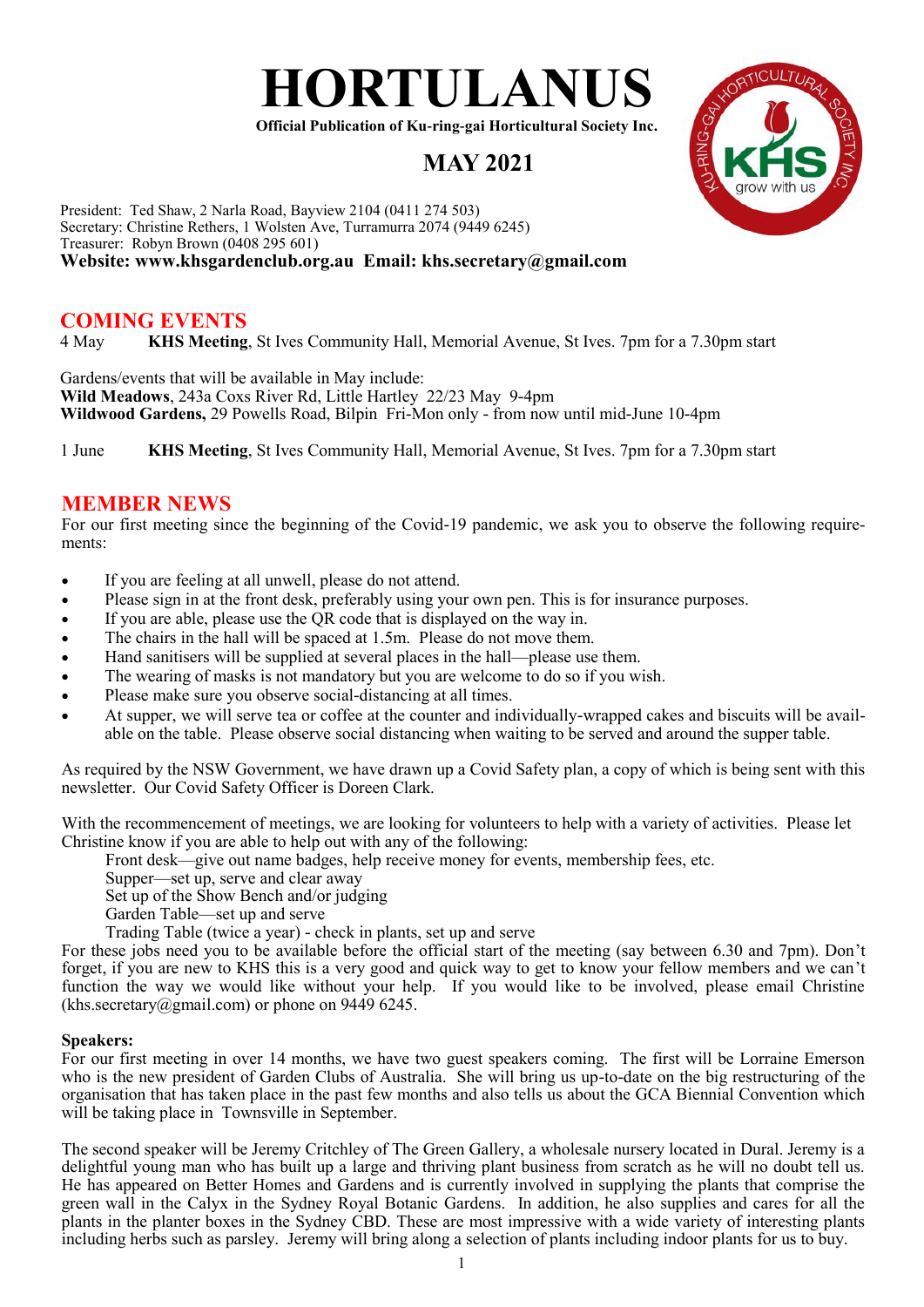Don't forget to have a look at our Facebook page which continues to have some interesting postings. We now have 47 contributors and it has proved very useful in answering questions such as finding out plant names and helping members with problems with their gardens. <https://www.facebook.com/groups/2273344029640713>.

### **OUTINGS**

After the successful visit to the Hunter Valley Gardens, we are now planning a 1-day trip in the Sydney area in late August/early September to Auburn Botanic Gardens to see the beautiful Japanese garden and cherry blossoms, the E G Waterhouse Camellia Garden, Caringbah and a visit to one or two private gardens in the area. We will be able to give more details closer to the time.

#### **SHOW BENCH**

The new Show Bench Point Score competition for this year starts with the May meeting and finishes with the December meeting. The Show Bench schedule is attached so have a good look at it and bring in some of the lovely things you have growing in your garden. For new members, we have two Show Bench stewards who are there to give you any help you may need—you just need to ask.

#### **GARDEN TABLE**

The Garden Table will be operating at this meeting so we encourage you to bring in any cuttings or spare plants you have potted up recently, bare-rooted rhizomes, bulbs and the like. These are sold at very reasonable prices and the proceeds go to help your Society.

### **RAFFLE**

The Society always provides an interesting plant for the raffle but we encourage you to contribute also by bringing in something nice from your garden, books, garden accessories and the like. However, please remember these should be something you would like to win yourself so should be of good quality. The tickets are 3 for \$2 and the proceeds go to help your Society.

### **GROWING BROMELIADS INDOORS**

The main requirement to grow bromeliads indoors is access to light. To achieve a good shape and colour, they need to be placed in a well lit room or near a window with a warm sunny outlook. Low light or a dark corner will cause most bromeliads to slowly lose their colour and the leaves will become distorted. In addition, low light can make it difficult to get your bromeliads to flower inside the house. An ideal compromise is to grow your bromeliads outside and bring them into the house when they are coming into flower and that way, they will look their most attractive. One way to overcome the problem of not having enough light is to use artificial lighting. Special plant raising fluorescent lights can be bought from lighting companies or nurseries together with the instructions for their use. These special lights emit light at wave lengths that are very similar to those of daylight. They have proven to give good results when it comes to producing good colour, shape and blooms. Placement of the lights is governed by the intensity of the light required. The lights can be left on for  $12 - 18$  hours a day, either controlled by a timer or manually.

Another requirement for bromeliads is humidity. Most homes today have some form of heating in the winter and cooling in the summer and both will dry out the atmosphere. This problem can easily be fixed by sitting each pot or container on a layer of pebbles in a saucer and keeping it moist. A daily misting in summer is also beneficial.

A terrarium is another method to grow these humidity loving plants. Cryptanthus will do very well when grown this way because of the high humidity. Old fish tanks or wide see-through containers will also work. Fill the bottom with a layer of gravel or a similar medium then top up with a good porous potting mix, preferably one with charcoal in it. Place the plants in it and artistically position a piece of driftwood or a few rocks to enhance the bromeliad landscape. Keep the growing medium moist and mist the plants occasionally. Do not cover the top of the terrarium as they need fresh air as well.

The genera that adapt most successfully to indoor living relatively speaking are the Cryptanthus, Nidularium, Guzmania, Neoregelia and Aechmea. These are mainly the big coloured soft leaf bromeliads. Cryptanthus can brighten up your kitchen or bathroom with a few of them placed on a windowsill. Neoregelia carolinae tri-colour looks dramatic on a low coffee table especially at flowering time when it is flushed with crimson. A similar plant, Aechmea fasciata, looks striking with its beautiful pink inflorescence and blue flowers peeping out of its urn-like form. Nidularium does not need as much light as other bromeliads. In their natural state they grow down on the floor of the jungle and are usually in heavy shade so these plants are used to the poor light and do well inside a house where the light is limited. They do however require more humidity.









 **Cryptanthus Guzmania Neoregelia Aechmea fasciata Nidularium**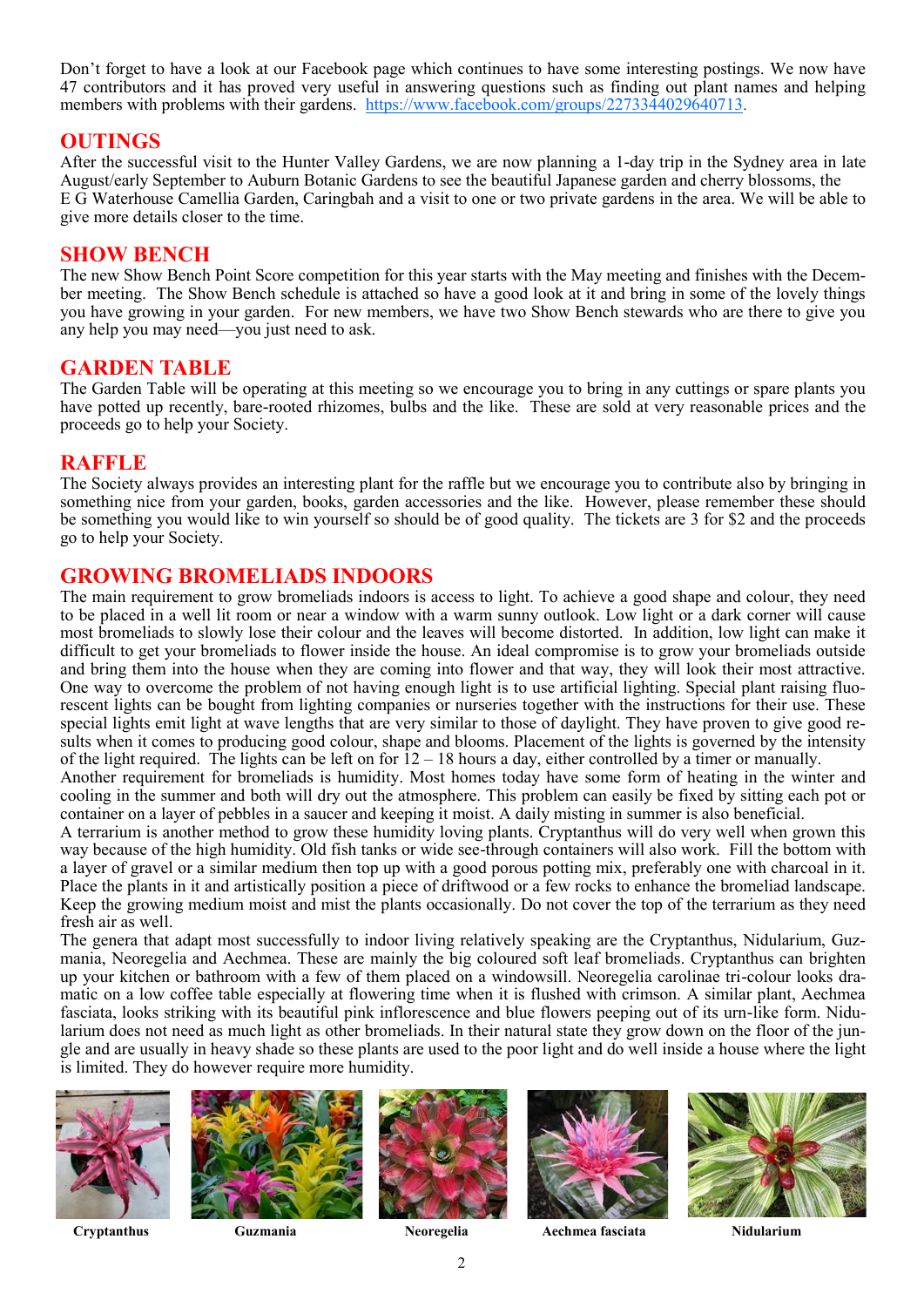Bromeliads require lots of fresh air so try to place them where they will receive good air circulation. It is a good idea to take them outside occasionally and give them a good gentle hose down every month or so get rid of the dust and any pests. They will reward you by looking clean, healthy and vibrant.



► Winter has arrived and the morning temperature has gone down into single figures. The weeds are happy and are starting to sprout all over the place. If it is not raining, it is time to put the winter woollies on, take a firm grip on the weeding tools and go out to wage war on all those weeds that have come up over the last few weeks. Weeds, as you

well know, are the fastest growing plants in your garden.

► Winter grass is fast growing and easily removed with a hand fork. If yours has started to go to seed, be careful and try not to spread any of these seeds or you could be wasting your time. Remember the old saying – one year's seeding means seven years weeding. Oxalis is best removed by hand as it is usually low enough for the mower to miss it when mowing. Take a minute or so to search out the tap root and get the whole plant. Don't leave part of the tap root behind it will only shoot again.

► Look closely for Bindii and again find the tap root before trying to lift it. Kids appreciate the removal of Bindii as its spikes hurt their and your bare feet. Thistles should be removed carefully before they go to seed. Each of those little 'parachutes' have a seed attached to them and can drift a long way around your garden. Thistles are easily dug out, just make sure you get the lot. Most weeds can be removed by using a hand weeder. Certain weeds should not be dug out but poisoned. Onion weed is one of these as it sets a lot of small bulbils and you will be sure to miss some if you dig them out. Another is Mullumbimby couch. It can have a tap root up to a couple of metres long and can reshoot quickly. Spray with a glyphosate product and this will kill most weeds. Large weeds should be dug out as if you pull them out, you usually break the tap root and leave part of it behind. Digging weeds out can be a job that makes your back ache from bending down. Go along to Bunnings and have a look at the range of gardener's seats. You might find one that helps.

► Do you have a large area of paving that has gone green and is slippery and is getting a bit dangerous? It is time to clean it. Probably the best way to clean it is with a water blaster such as a Karcher. Burning does not do a good job and chemicals quite often stain the pavers so wait for a warm day and use your water blaster. They range in price from \$150 upwards. For high up areas like gutters, there are extension tubes that can be bought and a three-metre extension made up.

► At this time of the year there are usually lots of dead dry leaves about and blocking your gutters. A good light tool for cleaning under the edge of the tiles of a valley gutter is a hand operated pole saw. They are very light and the saw tip has a large flat hook on it which is only a couple of millimeters thick so that it can be laid on its side and slid under the edge of valley gutter tiles to clean out the accumulated rubbish that could divert water under the edge of the tile. This can be done without having to get onto the roof. The pole is usually about three metres long.

► Have you got some well-established camellias? Have a look around the base of the trunk as quite a few camellias set seed at this time of the year and with the damp weather we have had it should not surprise you to find a bunch of young seedlings coming up. Lift them and pot them up as they make good presents and cost virtually nothing. You never know, you might get a brand-new hybrid.

► Lawns in general will be slowing right down from now on so give them one last mow. Don't forget the edges, then mix the grass clippings with some nonglossy paper from your shredder and dump the lot into your compost heap. Water well with some water that has had a good dollop of molasses mixed in it then give the heap a good turn over. In about a week the heap should be getting nice and hot which will speed up the compost making process before it cools down after a week or two.

► Many of your larger shrubs will be dropping a lot of leaves at this time of the year which can go straight into the compost heap. You can then go and check your shrub for diseased or rotten timber. If you find it and it is not too bad, cut it back to either the trunk or a major branch. Try to leave good clean timber where you have cut, don't just rip off branches. Keep an eye out for any pests or diseases that might have been hiding under the bark. A large screwdriver can be used to test if the bark is loose. If it is, get rid of it and see what is going on underneath. Now that you can reach the base of the trunk where it goes into the ground, give the trunk a good poke in several places with your screwdriver. If you find rotten timber, make a closer investigation and if you find more rotten timber consider if the shrub or tree is worth saving. This applies particularly if it is a tree we are talking about. It is advisable to call in an arborist if you value the shrub or tree.

► One for the cacti growers - for those of you who have cacti outside growing in pots, it is time to consider moving them to a warmer place like against a brick wall that gets the sun for a few hours every day, the wall will act like a